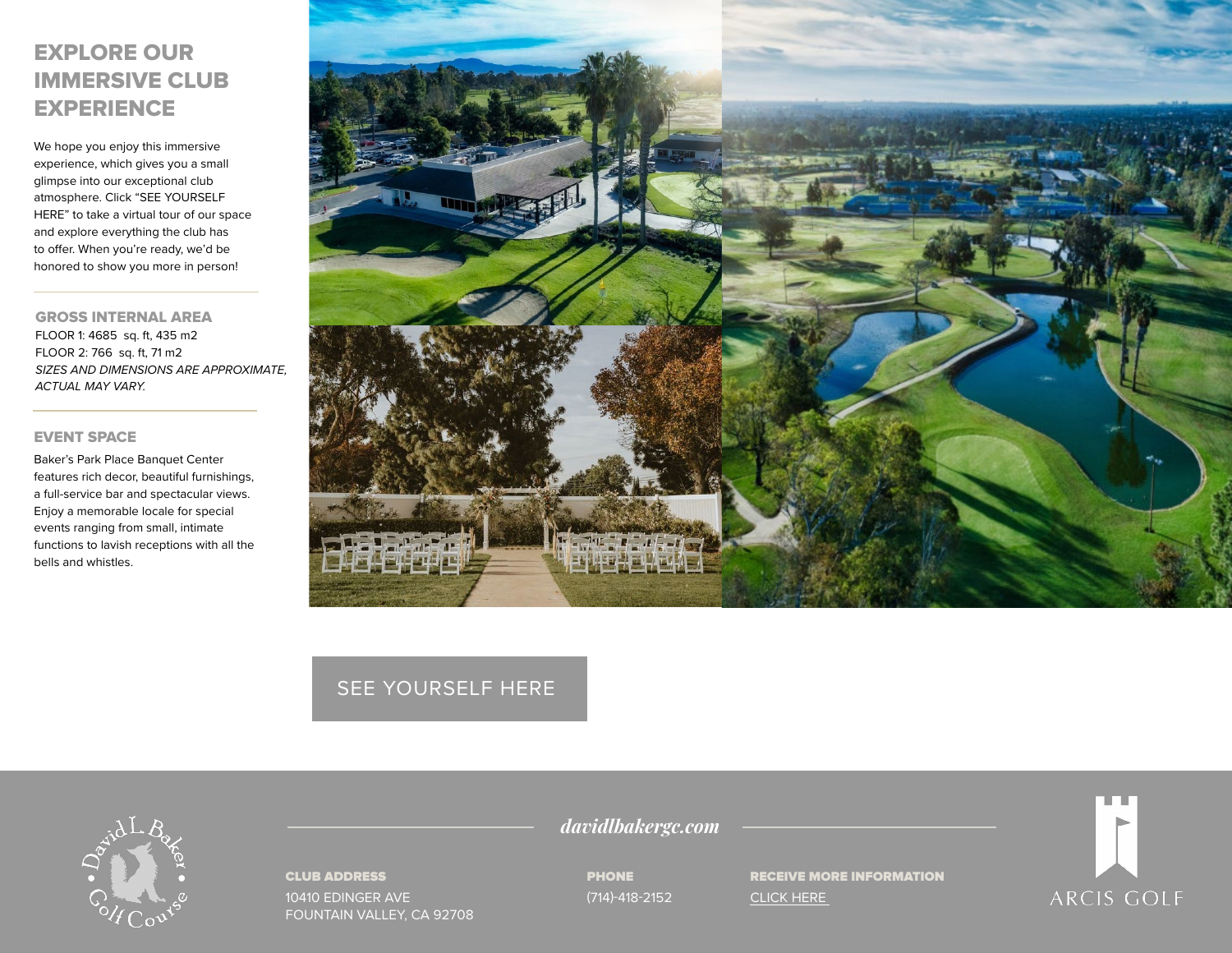

DAVID L. BAKER